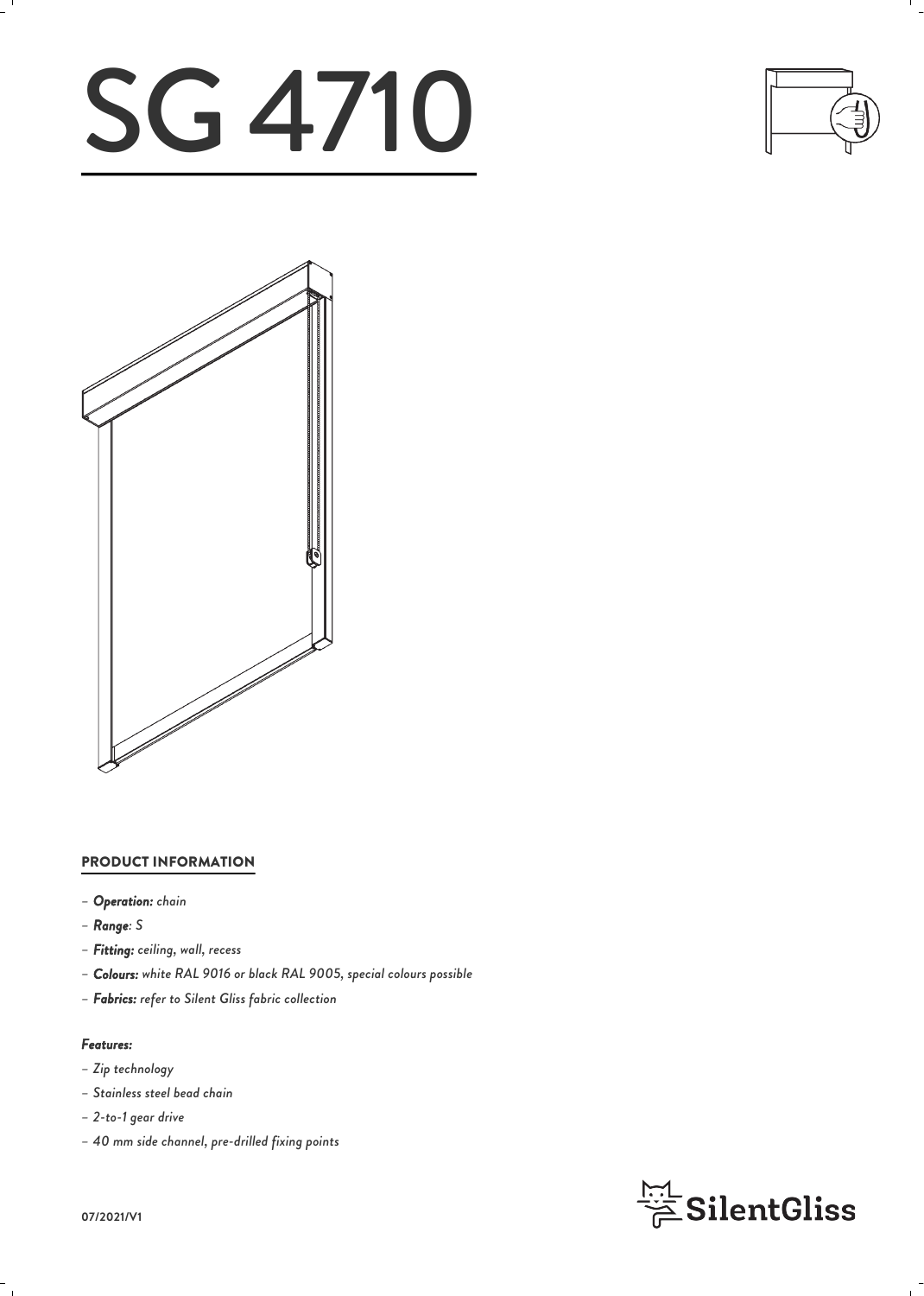# SYSTEM SPECIFICATIONS



 $\frac{\frac{1}{111}}{\cancel{2}}$  SilentGliss SG 4710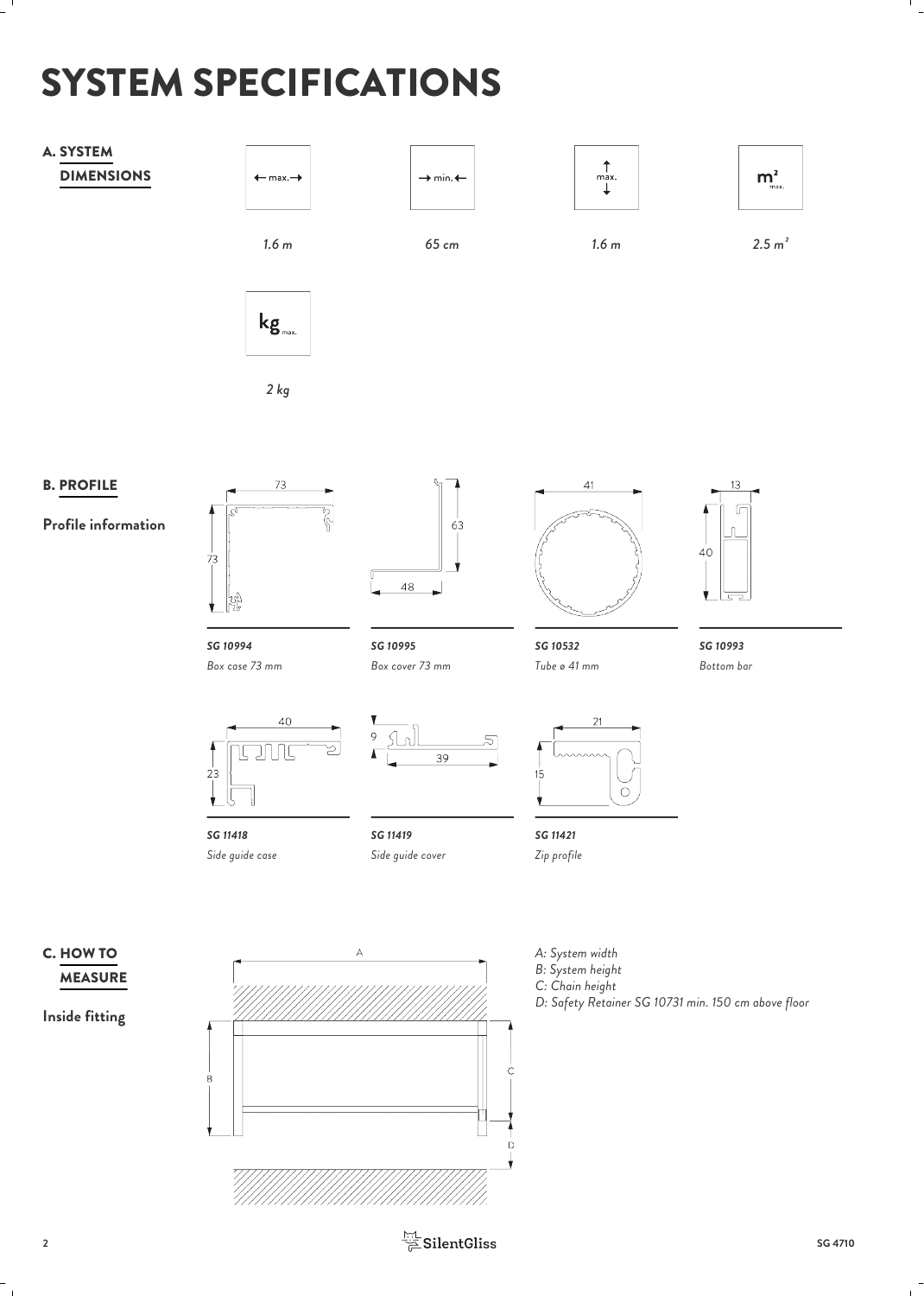

## D. SPECIFICATION EN EN

*EN Silent Gliss SG 4710 Chain Operated Dim-Out Roller Blind System. For blinds up to 1.6 m wide by 1.6 m drop, max 2.5sq m. Supplied complete and made to measure comprising aluminium headbox SG 10994-5 (73 mm), side profiles SG 11418 /* TEXT *SG 11419 and bottom hem bar SG 10993 in white or black powder coat finish as standard. Fabric edges retained by two component zip profile SG 11421. Operation by stainless steel bead chain with chain retainer SG 10731. Compliant to Child Safety Legislation EN 13120.*

#### *SV*

*Silent Gliss SG 4710 mörkläggningsrullgardin med kulkedja. För system max 1,6 x 1,6 m, eller totalt max 2,5 m2. Levereras komplett i kundmått bestående at toppkassett i aluminium SG 10994-5 (73 mm), sidoprofiler SG 11418 / SG 11419 samt tyngdprofil SG 10993 i vit eller svart expoxy lack. Textilens kant försedd med zip profil SG 11421. Manövrering med rostfri kulkjedja av stål samt väggfäste SG 10731. Textil från Silent Gliss textilprogram i prisgrupp 1-3.*

#### *NO*

*Silent Gliss SG 4710 Mørkleggende rullegardin med kulekjede. For system inntil 1,6 x 1,6 m, eller totalt max 2,5 m2. Levereras komplett måltilpasset. Består av toppkasse i aluminium SG 10994-5 (73 mm), sideprofiler SG 11418 / SG 11419 samt tyngdeprofil SG 10993 i hvit eller svart expoxylakk. Sidene på tekstilet er festet med zip profil SG 11421. Betjening med rustritt kulekjede samt veggfeste SG 10731. Tekstiler fra Silent Gliss tekstilkolleksjon i prisgrupp 1-3.*

## FITTING

INFORMATION **A. FITTING** 

*For detailed fitting information, visit the Silent Gliss* FITTING *website.*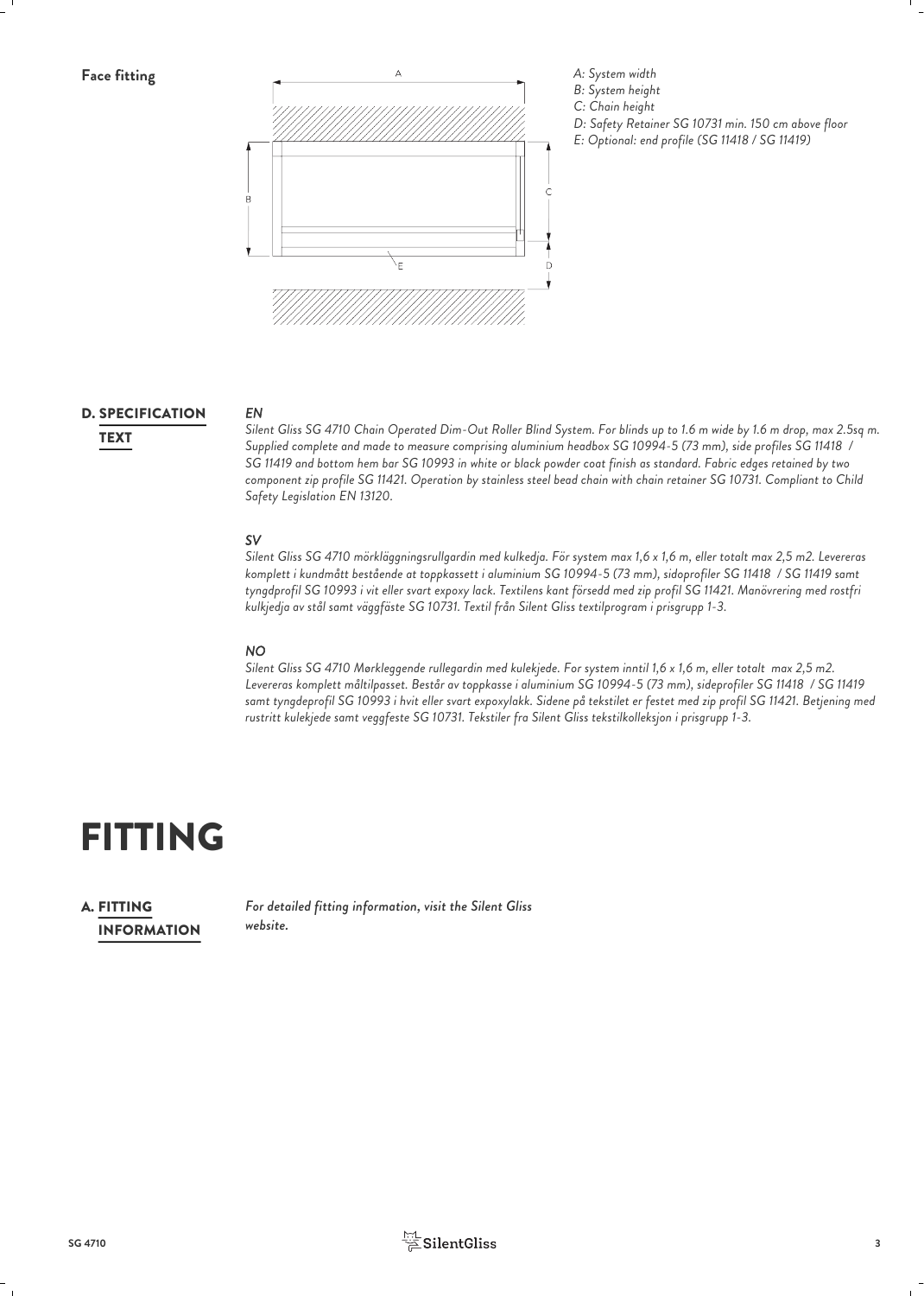

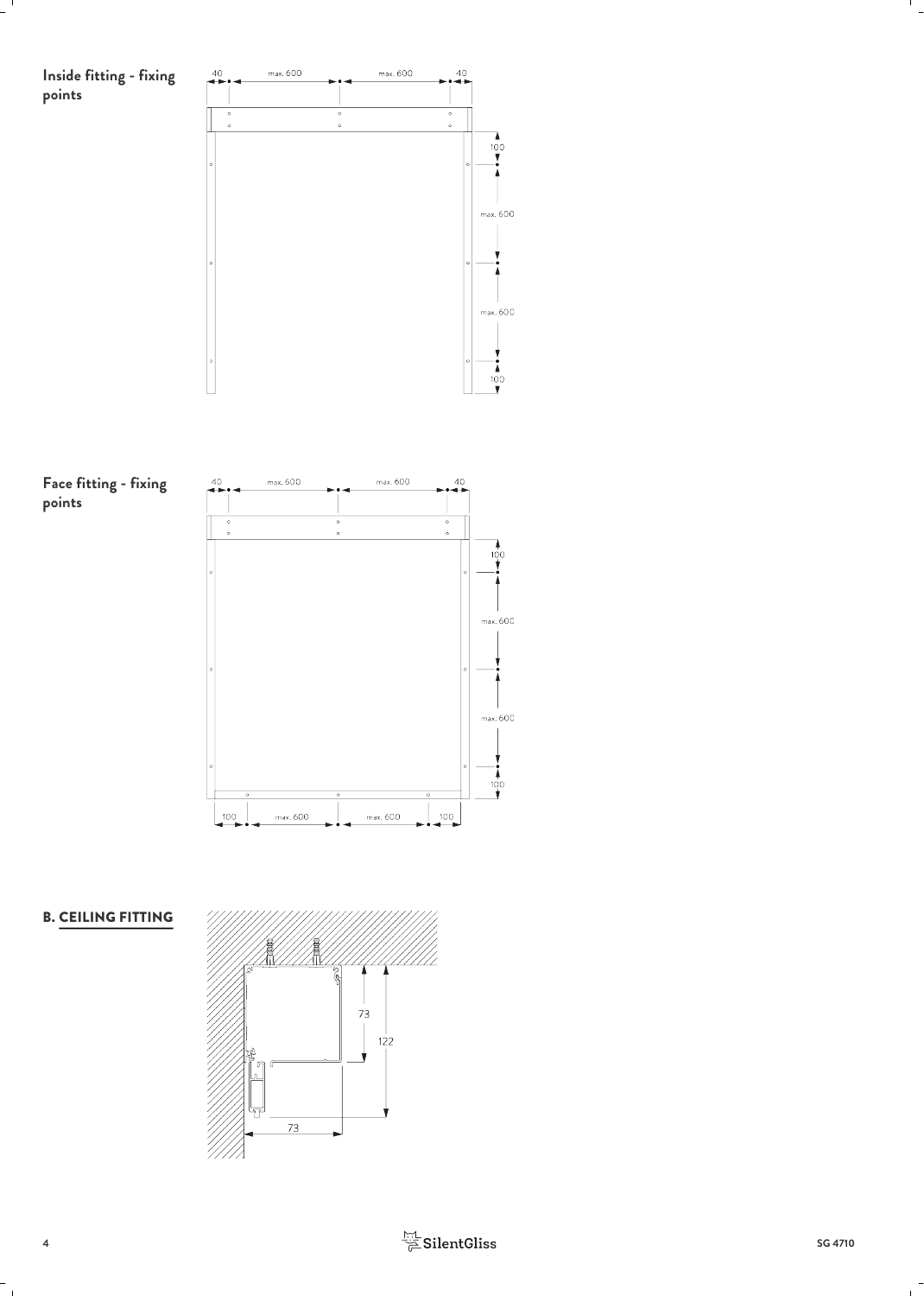C. WALL FITTING









*A: System width*

**Face fitting**



*A: System width*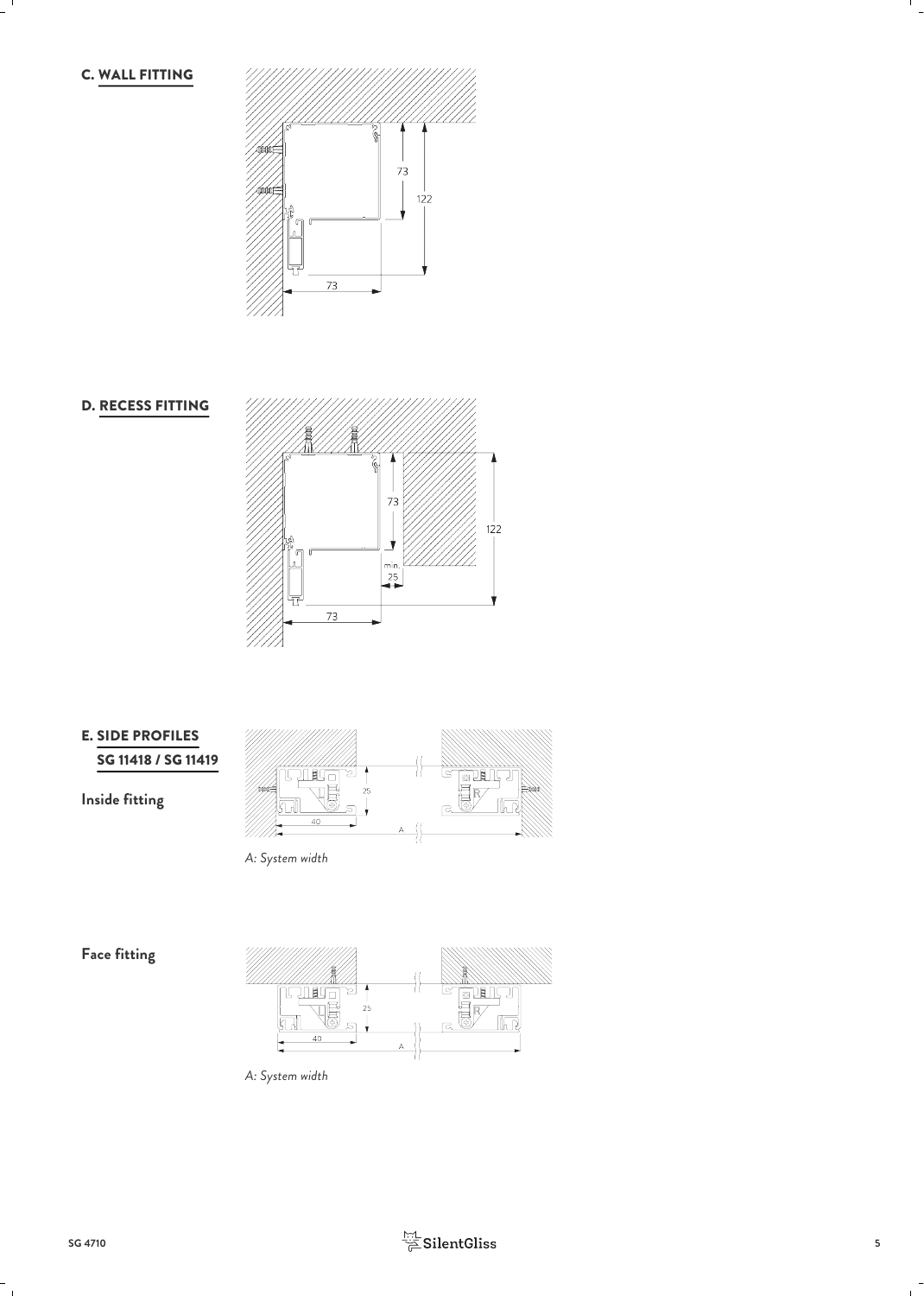# GENERAL NOTES

#### *Dimensions*

- *– Measurements are in mm except where indicated.*
- *– Max. kg relates to fabric incl. accessories (bottom bars, etc.).*

#### *Fitting*

- *– Installation by qualified fitter only.*
- *– Number of brackets and fitting positions / fixing points vary depending on fitting surface, system weight, fabric make-up, screw / fixing type and obstacles.*
- *– Qualified fitter must use appropriate screws / fixings for each situation.*
- *– Profile lip if applicable to be installed to room side.*
- *– Electrical installations must be carried out according to Silent Gliss wiring diagrams and conform to local regulations.*
- *– Check space for cables and plugs!*

#### *Child Safety*

- *– All relevant Silent Gliss systems correspond to child safety EN 13120.*
- *– All parties involved must comply with EN 13120.*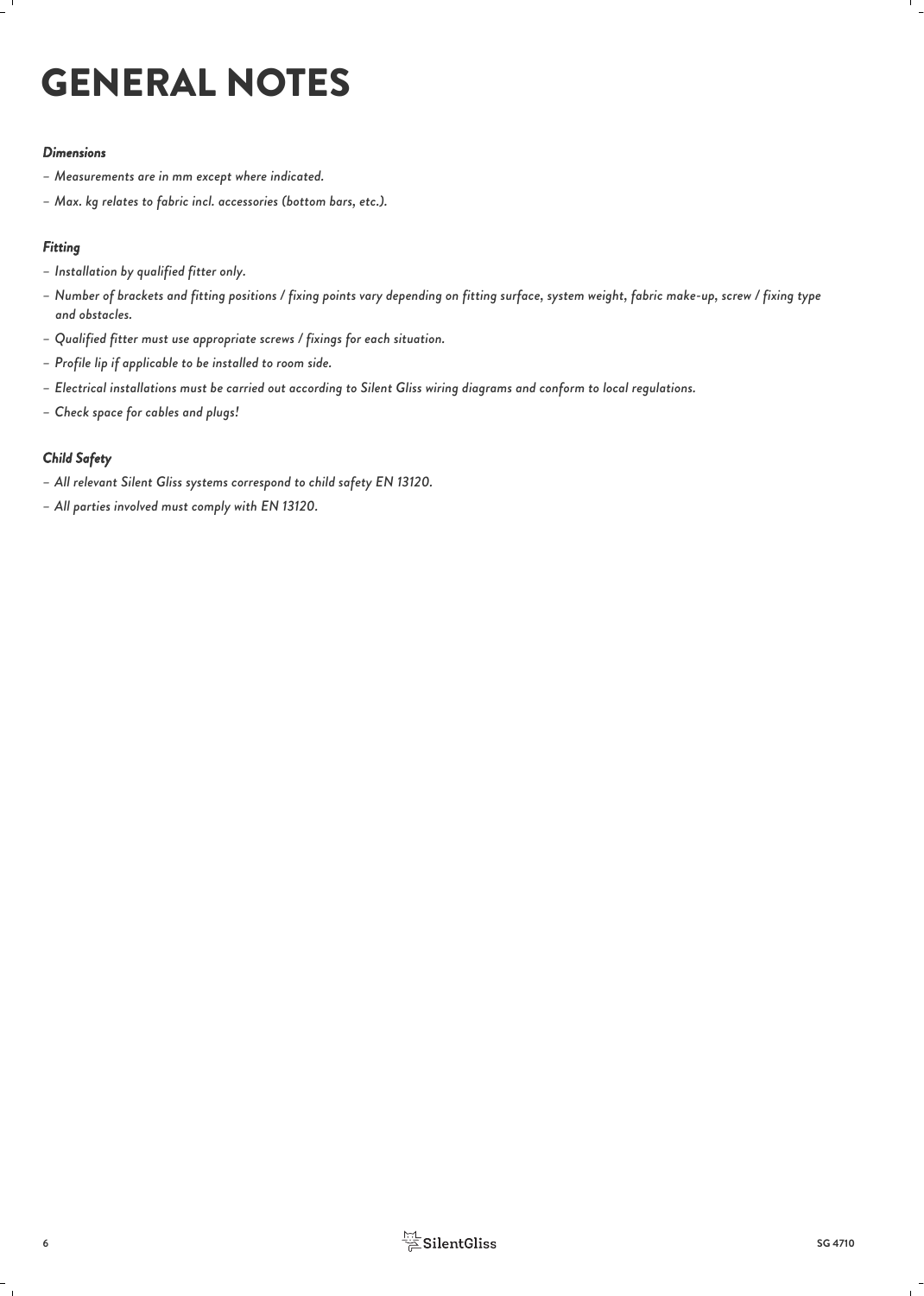## PARTS

### A. STANDARD PARTS



*SG 4226*

*SG 4508*



*Brush 5x7 mm*



*SG 4509 Brush 5x12 mm*

*SG 6791 Pan head screw 3.9x32*



*SG 6933 PT Countersunk screw KA25x16*



*SG 6936 PT Countersunk screw KA22x10*





*SG 10532 Tube ø 41 mm*

*SG 10668 PVC strip 10 mm*

*SG 10731 Child safety retainer set*

*SG 10993 Bottom bar*

*SG 10994 Box case 73 mm*

*SG 10995*









 $S$ G 11004<br>  $F$ <sub>End cover left 73 mm</sub> *End cover left 73 mm Pan head screw with flange M4x12*



*Double tape 30 mm End cover right 73 mm SG 11005*



*SG 11011*





*SG 11015 Tube adapter*

*SG 11025 Zip*

*End cover left*

*SG 11030 Cover*

*SG 11031 Chain drive*











**SG 11010**<br><u>Cu</u> *Clip*  $\left| \begin{matrix} 1 & 0 & 0 \\ 0 & 0 & 0 \\ 0 & 0 & 0 \\ 0 & 0 & 0 \\ 0 & 0 & 0 \\ 0 & 0 & 0 \\ 0 & 0 & 0 & 0 \\ 0 & 0 & 0 & 0 \\ 0 & 0 & 0 & 0 \\ 0 & 0 & 0 & 0 \\ 0 & 0 & 0 & 0 & 0 \\ 0 & 0 & 0 & 0 & 0 \\ 0 & 0 & 0 & 0 & 0 \\ 0 & 0 & 0 & 0 & 0 & 0 \\ 0 & 0 & 0 & 0 & 0 & 0 \\ 0 & 0 & 0 & 0 & 0 & 0 \\ 0 & 0$ 





*SG 11060*

*Foam tape adhesive*

#### *SG 11418*

*Side guide case*



*SG 11419*

*Side guide cover*

*SG 11421 Zip profile*



*Zip guide left*



*SG 11474*

*Zip guide right*

#### *SG 11475*

*Side guide end cover left*



*Side guide end cover right*



*SG 11476*



*SG 11028*

*SG 11029 End cover right*

*SG 11034*

*Countersunk head screw 3.5x16*

*SG 11035*

*Countersunk head screw 2.2x9.5*

*SG 11040*

*Bead chain ø 4.5 mm*

*SG 11059*